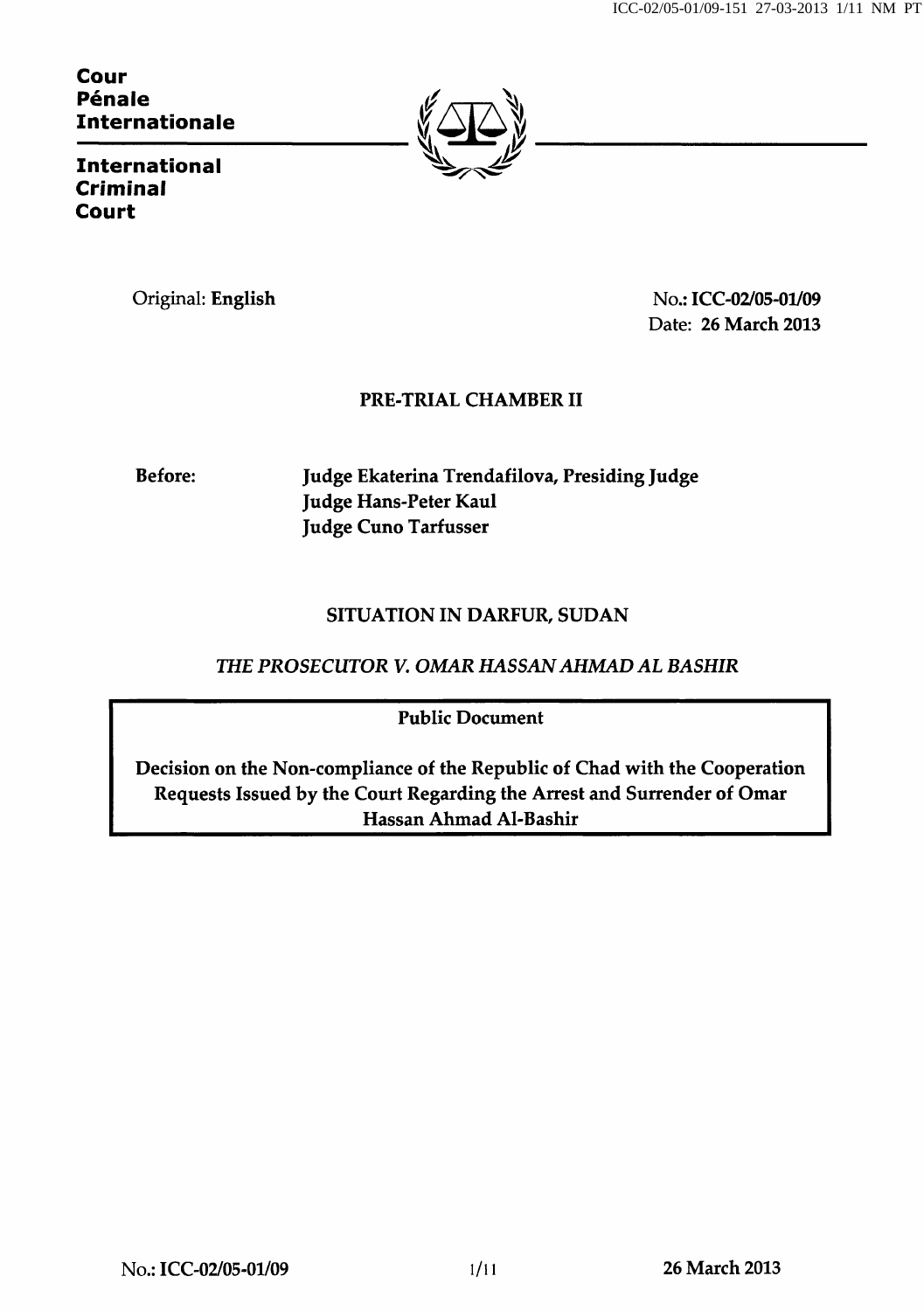Document to be notified, in accordance with regulation 31 of the Regulations of the

Court, to:

| The Office of the Prosecutor<br>Fatou Bensouda, Prosecutor<br>Ade Omofade, Trial Lawyer | <b>Counsel for the Defence</b>                                  |
|-----------------------------------------------------------------------------------------|-----------------------------------------------------------------|
| <b>Legal Representatives of Victims</b>                                                 | <b>Legal Representatives of Applicants</b>                      |
| <b>Unrepresented Victims</b>                                                            | <b>Unrepresented Applicants for</b><br>Participation/Reparation |
| The Office of Public Counsel for<br><b>Victims</b>                                      | The Office of Public Counsel for the<br><b>Defence</b>          |
| <b>States Representatives</b><br>Competent authorities of<br>the Republic of Chad       | <b>Amicus Curiae</b>                                            |
| <b>REGISTRY</b>                                                                         |                                                                 |
| Registrar                                                                               | <b>Deputy Registrar</b>                                         |
| Ms Silvana Arbia                                                                        | Mr Didier Preira                                                |
| <b>Victims and Witnesses Unit</b>                                                       | <b>Detention Section</b>                                        |
| <b>Victims Participation and Reparations</b><br>Section                                 | <b>Others</b>                                                   |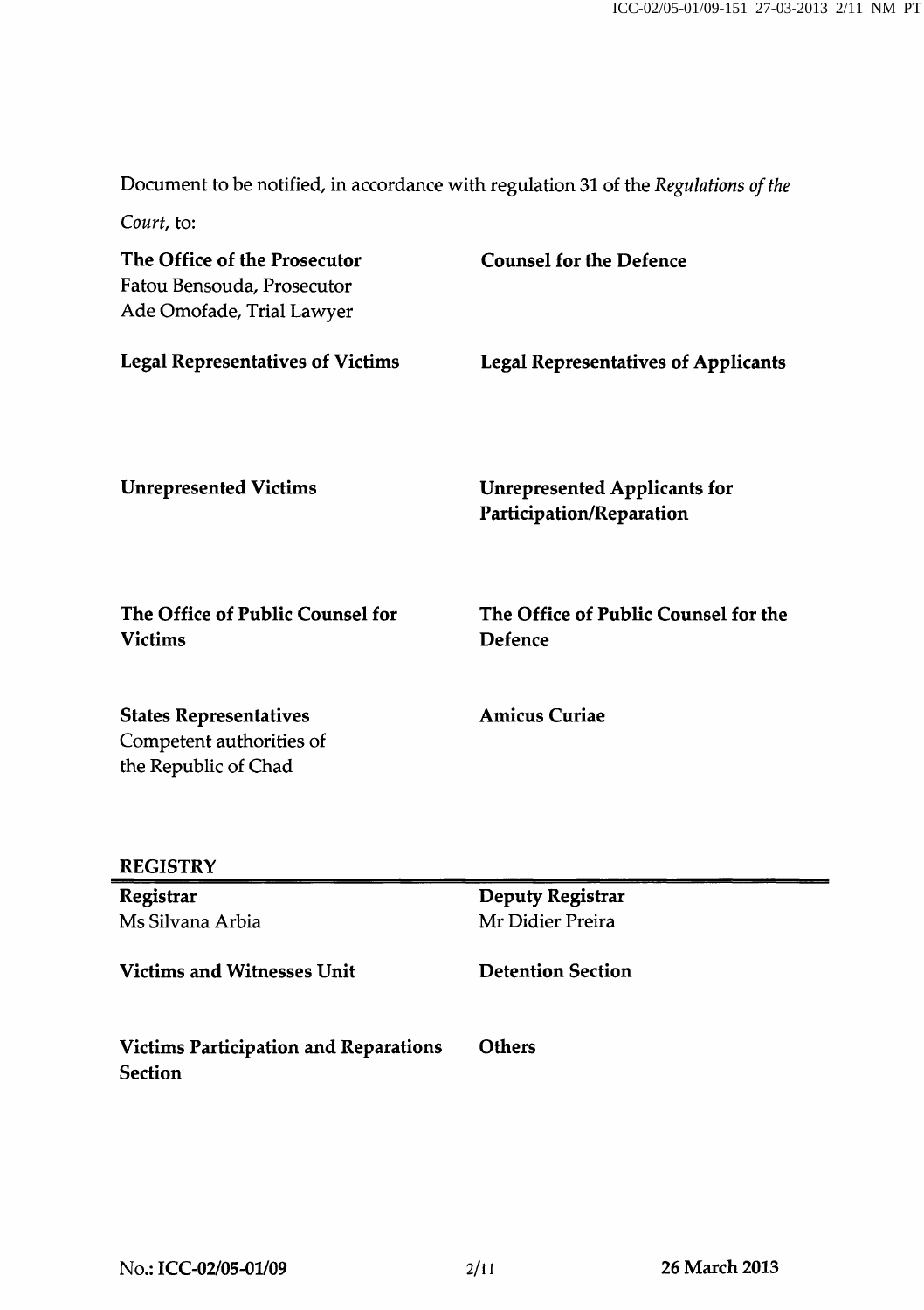Pre-Trial Chamber II (the "Chamber") of the International Criminal Court (the "Court" or "ICC") issues this decision on the non-compliance of the Republic of Chad with the cooperation requests issued by the Court regarding the arrest and surrender of Omar Hassan Ahmad Al-Bashir ("Omar Al-Bashir").

### I. PROCEDURAL HISTORY

1. On 31 March 2005, the Security Council, acting under Chapter VII of the Charter of the United Nations (the "UN Charter"), adopted Resolution 1593 (2005) referring the situation in Darfur to the Court.<sup>1</sup>

2. On 4 March 2009 and 12 July 2010, Pre-Trial Chamber I ("PTC I") issued two warrants of arrest against Omar Al-Bashir.<sup>2</sup> These warrants of arrest remain to be executed.

3. On 6 March 2009 and 21 July 2010, the Registry, acting upon PTC I's request, issued the "Request to all States Parties to the Rome Statute for the arrest and surrender of Omar Hassan Ahmad Al Bashir"<sup>3</sup> and the "Supplementary request to all States Parties to the Rome Statute for the arrest and surrender of Omar Hassan Ahmad Al Bashir", respectively.<sup>4</sup> These requests called for the cooperation from all States Parties in the arrest and surrender of Omar Al-Bashir, pursuant to, inter alia, articles 89(1) and 91 of the Rome Statute (the "Statute").

<sup>1</sup> S/RES/1593 (2005).

<sup>2</sup>ICC-02/05-01/09-1; ICC-02/05-01/09-95.

<sup>&</sup>lt;sup>3</sup> ICC-02/05-01/09-7.

<sup>4</sup>ICC-02/05-01/09-96.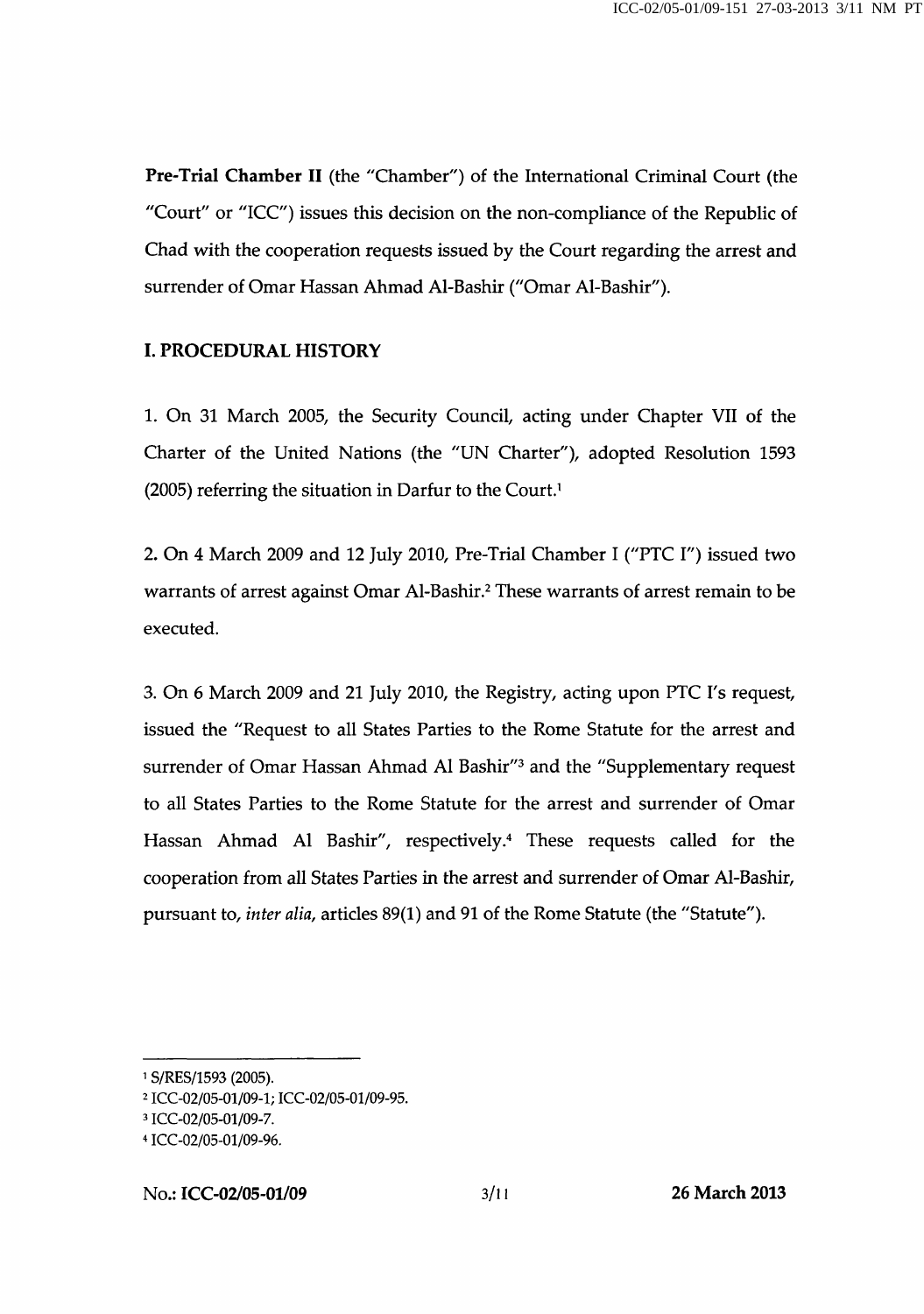4. On 27 August 2010, PTC I issued the "Decision informing the United Nations Security Council and the Assembly of States Parties to the Rome Statute about Omar Al-Bashir's recent visit to the Republic of Chad".^

5. On 13 December 2011, PTC I also issued the "Decision pursuant to article 87(7) of the Rome Statute on the refusal of the Republic of Chad to comply with the cooperation requests issued by the Court with respect to the arrest and surrender of Omar Hassan Ahmad Al Bashir".^

6. On 15 March 2012, the Presidency issued the "Decision on the constitution of Pre-Trial Chambers and on the assignment of the Democratic Republic of the Congo, Darfur, Sudan and Côte d'Ivoire situations", in which it re-assigned, inter alia, the situation of Darfur, Sudan to this Chamber.<sup>7</sup>

7. On 14 February 2013, the Chamber received the "Prosecution's notification of possible travel in the case of The Prosecutor v. Omar Al Bashir, pursuant to Article 97 of the Rome Statute" (the "Prosecutor's First Notification"), $^8$  in which the Prosecutor averred, based on media reports, that Omar Al-Bashir might visit the Republic of Chad and the State of Libya during the weekend of 16-17 February 2013.9

8. On the same day, the Chamber requested the Registry to send notes verbales to the Republic of Chad and the State of Libya, enquiring about said visit, and reminding the former of its obligations with respect to the arrest and surrender

<sup>5</sup>ICC-02/05-01/09-109.

<sup>6</sup>ICC-02/05-01/09-140.

<sup>7</sup>ICC-02/05-01/09-143.

<sup>8</sup>ICC-02/05-01/09-144 and its annex.

<sup>9</sup> ICC-02/05-01/09-144.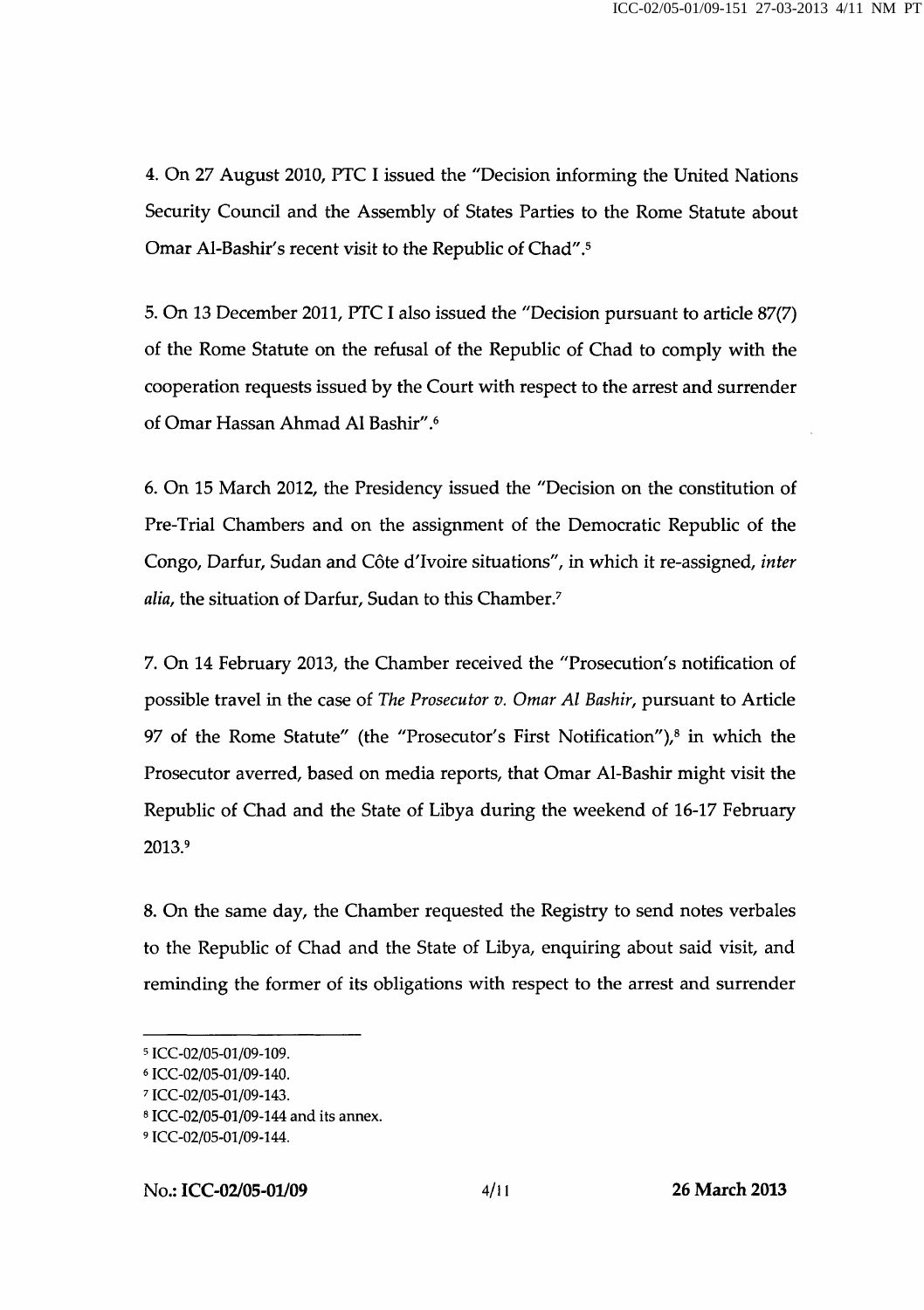of Omar Al-Bashir to the Court. This was reiterated in the Chamber's "Order Regarding Omar Al-Bashir's Potential Visit to the Republic of Chad and to the State of Libya" of 15 February 2013 (the "Order").<sup>10</sup>

9. On 19 February 2013, the Registry filed the "Report on the execution of the 'Order Regarding Omar Al-Bashir's Potential Visit to the Republic of Chad and the State of Libya'" (the "First Registry's Report" or "First Report").<sup>11</sup> According to the information provided in the First Report, the Registry transmitted on 12 and 15 February 2013 respectively, two notes verbales concerning said visit, to the Embassy of the Republic of Chad in the Kingdom of Belgium reminding the relevant State of its obligations under the Statute.<sup>12</sup> The Embassy of Chad acknowledged receipt of the first note verbale sent by the Registry on 12 February 2013.13

10. Based on the First Registry's Report and the relevant annexes appended thereto, Omar Al-Bashir's visit to the Republic of Chad took place on 15 and 16 February 2013, without prior consultation with the Court as required by virtue of article 97 of the Statute.<sup>14</sup>

11. On 22 February 2013, the Chamber issued the "Decision Requesting Observations on Omar Al-Bashir's Visit to the Republic of Chad" (the "Decision Requesting Observations"), in which it ordered the Registry to provide the Republic of Chad with a copy of the First Registry's Report.<sup>15</sup> The Chamber also

<sup>10</sup> Pre-Trial Chamber II, ICC-02/05-01/09-145.

<sup>&</sup>lt;sup>11</sup> ICC-02/05-01/09-146 and its confidential annexes (1-5) as well as public annex (6).

<sup>&</sup>lt;sup>12</sup> ICC-02/05-01/09-146, pp. 4-5.

<sup>&</sup>lt;sup>13</sup> ICC-02/05-01/09-146, p. 5.

<sup>&</sup>lt;sup>14</sup> ICC-02/05-01/09-146-Conf-Anx1.

<sup>15</sup> Pre-Trial Chamber II, ICC-02/05-01/09-147, p. 6.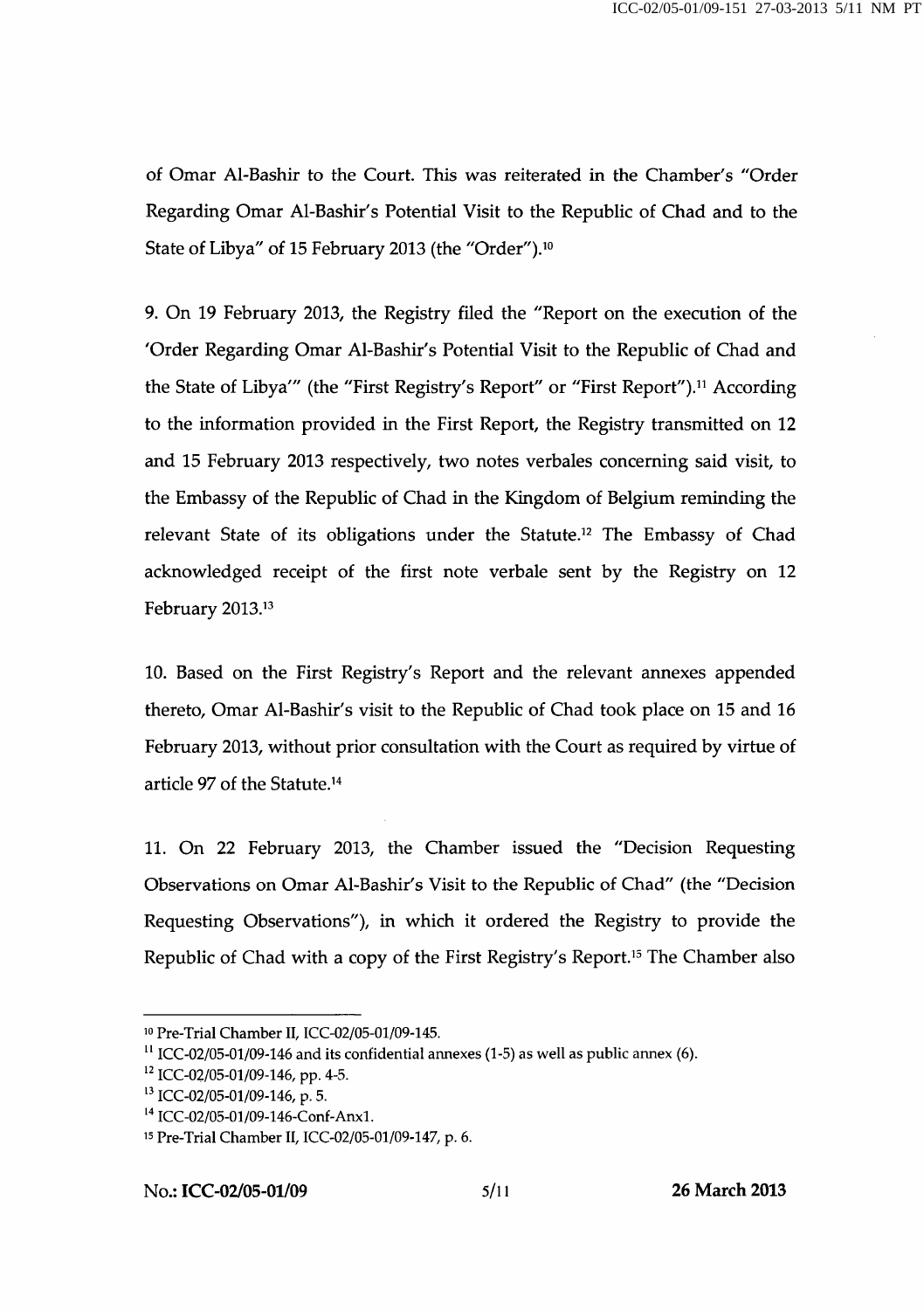requested the Republic of Chad to submit observations, no later than Thursday 14 March 2013, on: "1) the alleged failure to execute the requests for arrest and surrender of Omar Al-Bashir to the Court and; 2) the alleged failure to consult with the Court in case of any problems identified which might have impeded the execution of the requests for arrest and surrender of Omar Al-Bashir during his visit".<sup>16</sup>

12. On 15 March 2013, the Registry filed the "Report of the Registry on the execution of the 'Decision Requesting Observations on Omar Al-Bashir's Visit to the Republic of Chad'" (the "Second Registry's Report" or "Second Report").<sup>17</sup> According to the Second Report, the Registry transmitted to the competent authorities of the Republic of Chad, by way of a note verbale, the First Report as well as a copy of the Chamber's Order in their original English language on 25 February 2013.<sup>18</sup> The Registry also transmitted a second note verbale on 28 February 2013, concerning the French translation of these documents.<sup>19</sup>

13. In response to said notes verbales, the Second Report reveals that "the Government of Chad was likely to request the Court for an extension of time to submit its observations" in compliance with the Chamber's Decision Requesting Observations.<sup>20</sup> However, by the time the Second Report was filed, the Registry had not received any request for an extension of time from the Republic of Chad concerning the submission of their observations. This occurred notwithstanding the fact that the Registry had sent an email on 15 March 2013 to the Embassy of

<sup>16</sup> Pre-Trial Chamber II, ICC-02/05-01/09-147, p. 6.

<sup>17</sup> ICC-02/05-01/09-149-Conf and its annexes.

<sup>&</sup>lt;sup>18</sup> ICC-02/05-01/09-149-Conf, para. 1.

<sup>&</sup>lt;sup>19</sup> ICC-02/05-01/09-149-Conf, para. 2.

 $^{20}$  ICC-02/05-01/09-149-Conf, para. 3.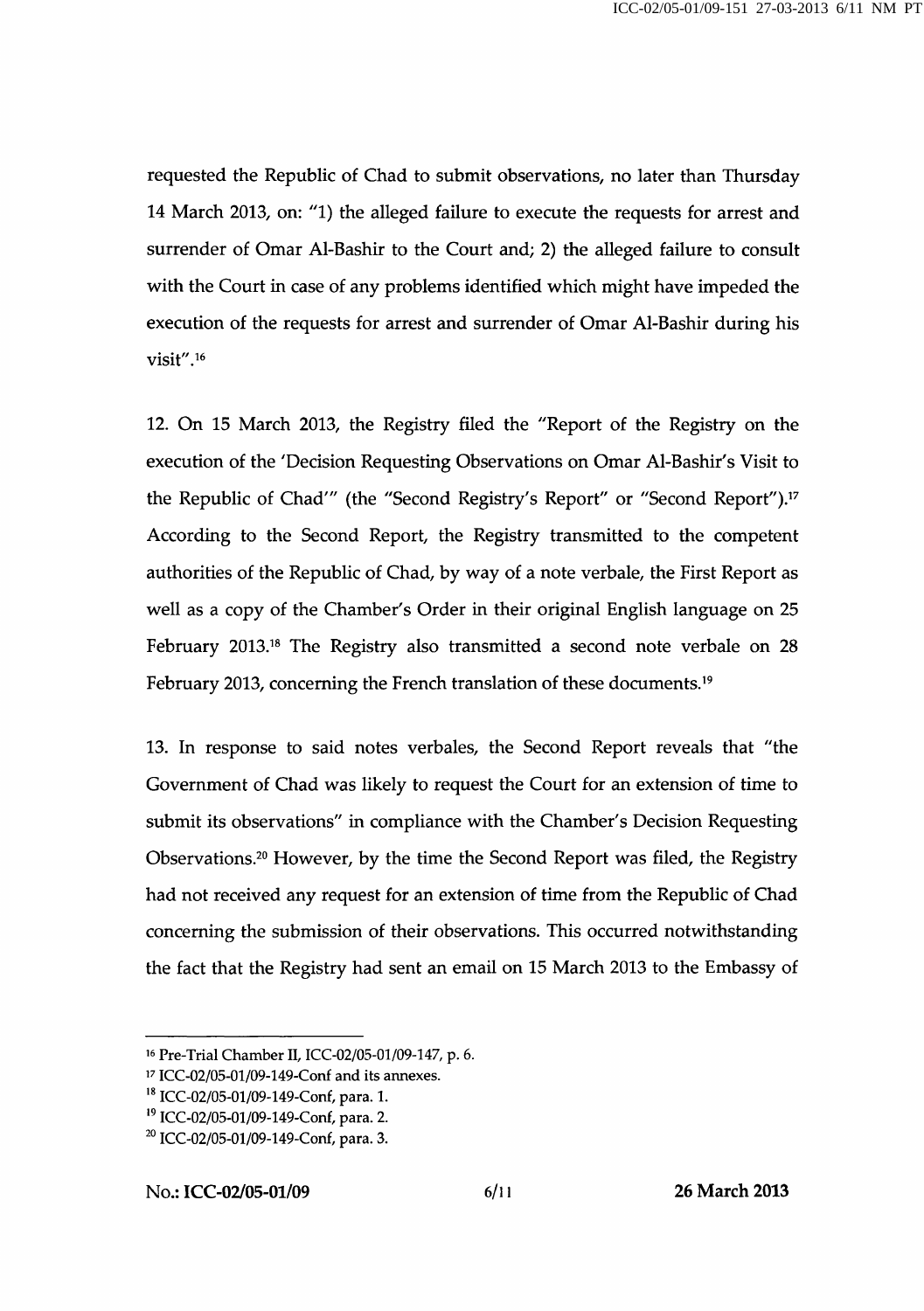the Republic of Chad requesting a "justification for missing the deadline of 14 March 2013".2i

14. On 15 March 2013, the Prosecutor filed another notification regarding Omar Al-Bashir's visit to the Republic of Chad, which was scheduled to take place on 18 March 2013 ( the "Prosecutor's Second Notification").22

15. On 21 March 2013, the Chamber received the "Report of the Registry on the observations submitted by the Republic of Chad on Omar Al-Bashir's visit to the Republic of Chad" (the "Third Registry's Report or "Third Report"),<sup>23</sup> in which it is mentioned that on 20 March 2013 the Registry received the requested observations lacking any explanation regarding their late submission.

## II. APPLICABLE LAW

16. The Chamber notes articles 21, 86, 87(7), 89 and 97 of the Statute; regulations 23 bis, 29(1), 35 and 109(2), (3) and (4) of the Regulations of the Court (the "Regulations").

## III. DETERMINATION BY THE CHAMBER

### Preliminary Issue

17. In the Decision Requesting Observations, the Chamber requested the Republic of Chad to submit its observations concerning the subject matter of the present decision no later than Thursday 14 March 2013. As referred to above, the

 $21$  ICC-02/05-01/09-149-Conf, paras 4-6.

 $^{22}$  ICC-02/05-01/09-148 and its annex.

 $^{23}$  ICC-02/05-01/09-150 and its annex.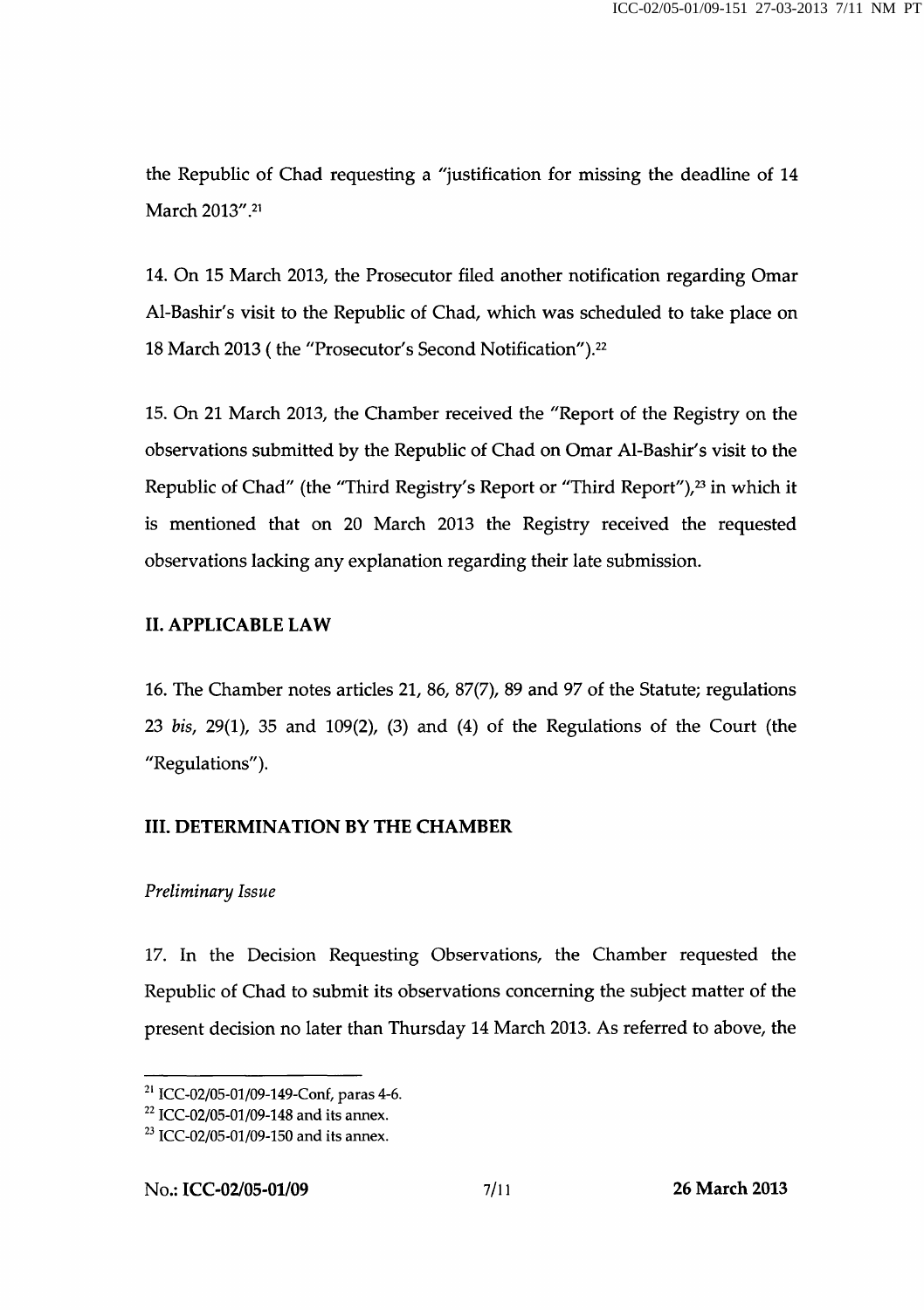Republic of Chad has transmitted its observations after the lapse of the deadline specified by the Chamber, without providing any explanation for said delay as provided for in regulation 35(2) of the Regulations.

18. In this regard, the Chamber notes regulation 29(1) of the Regulations, which stipulates that "[i]n the event of non-compliance by a participant with the provisions of any regulation, or with an order of a Chamber made thereunder, the Chamber may issue any order that is deemed necessary in the interests of justice". According to the second paragraph, "[t]his provision is without prejudice to the inherent powers of the Chamber". The reference to "inherent powers" suggests that the Chamber is entitled to take any measure which it deems appropriate in the event of non-compliance "with an order of a Chamber".

19. The Republic of Chad is considered to be a party for the limited purpose of these proceedings, and therefore, the terms of regulation 29 of the Regulations apply to the case *sub judice*. In light of the non-compliance with the deadline provided for the submissions, as set out in the Decision Requesting Observations, the Chamber considers that the Republic of Chad has waived its right to be heard on the matter pursuant to regulation 109(3) of the Regulations, and accordingly, the appropriate remedy is to disregard its observations. $24$ 

 $24$  See in this regard, Pre-Trial Chamber II, Situation in the Republic of Kenya, "Decision on the Second Request for Assistance Submitted on Behalf of the Government of the Republic of Kenya Pursuant to Article 93(10) of the Statute and rule 194 of the Rules of Procedure and Evidence", ICC-01/09-97, paras 13-14; Appeals Chamber, Prosecutor v. Thomas Lubanga Dyilo, "Decision on Thomas Lubanga Dyilo's Application for Referral to the Pre-Trial Chamber/in the Alternative, Discontinuance of Appeal", ICC-01/04-01/06-393, para. 13.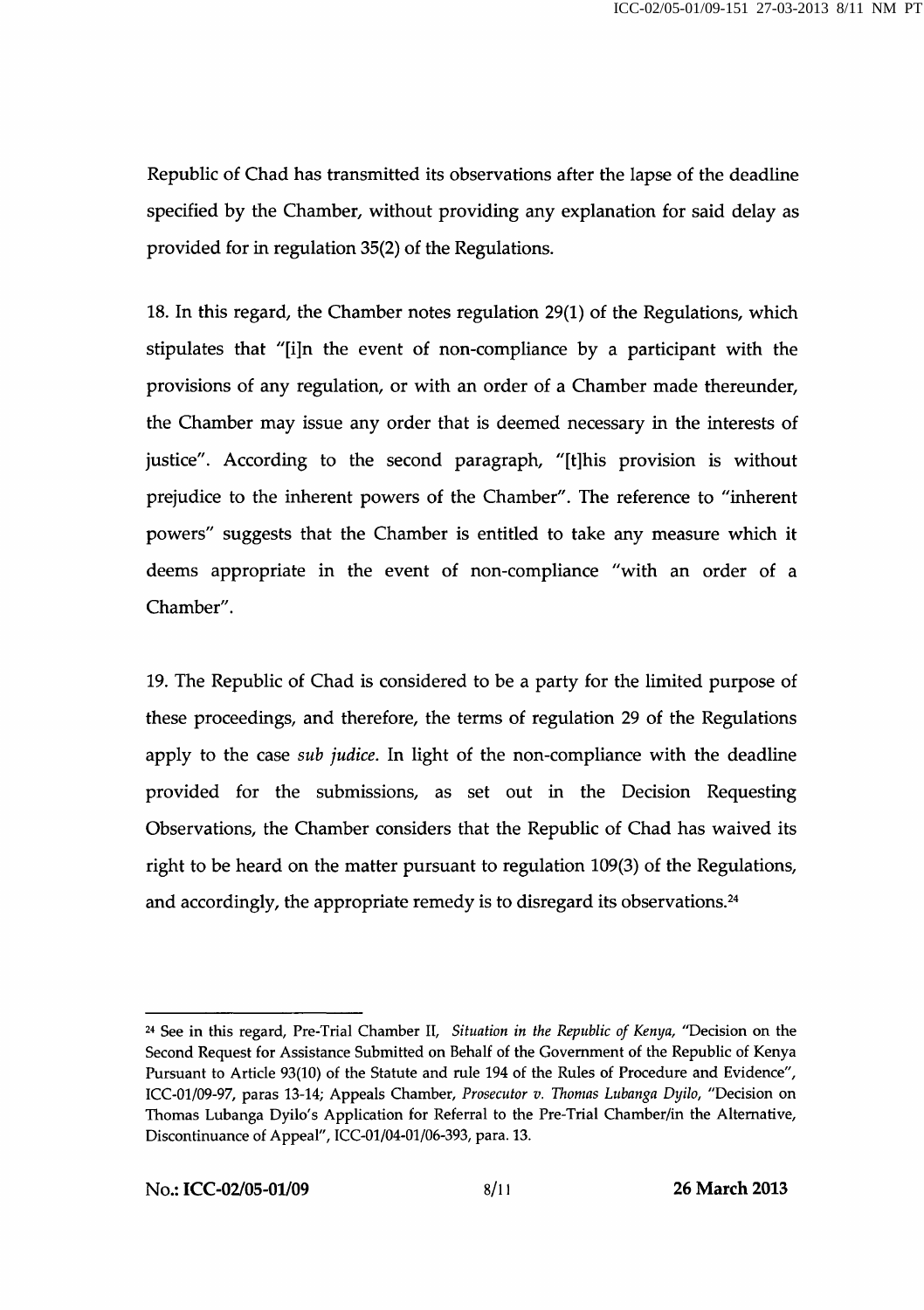#### Merits

20. Turning to the merits, the Chamber notes that the Republic of Chad is a State Party to the Statute since 1 January 2007, and accordingly, it is under the obligation, in accordance with articles 86 and 89 of the Statute, to execute the pending decisions and orders of the Court concerning the arrest and surrender of Omar Al-Bashir.

21. In this respect, the Chamber recalls the First, Second and Third Registry's Reports as well as the Prosecutor's First and Second Notifications. Reading these documents in their entirety, as summarised in the procedural history section, clearly reveals that the Government of the Republic of Chad continues to welcome the visits of Omar Al-Bashir on its territory without any attempt to arrest him, despite several warnings on the part of the Court. The Government of Chad has also, contrary to article 97 of the Statute, avoided consultations with the Court prior to said visits in order to resolve any problems concerning the execution of the pending cooperation requests. By so doing, the Government of the Republic of Chad is engaging in a consistent pattern of deliberately disregarding not only the Court's decisions and orders related to its obligation to cooperate in the arrest and surrender of Omar Al-Bashir, but also the Security Council Resolution 1593(2005).<sup>25</sup> This course of action calls upon the Security Council to take the necessary measures it deems appropriate.

22. In this context, the Chamber wishes to point out that, unlike domestic courts, the ICC has no direct enforcement mechanism in the sense that it lacks a police

<sup>&</sup>lt;sup>25</sup> S/RES/1593 (2005). Notably, the Republic of Chad is a member of the United Nations since 1960, and accordingly, by virtue of article 25 of the UN Charter, it is bound "to accept and carry out the decisions of the Security Council in accordance with the [...] Charter".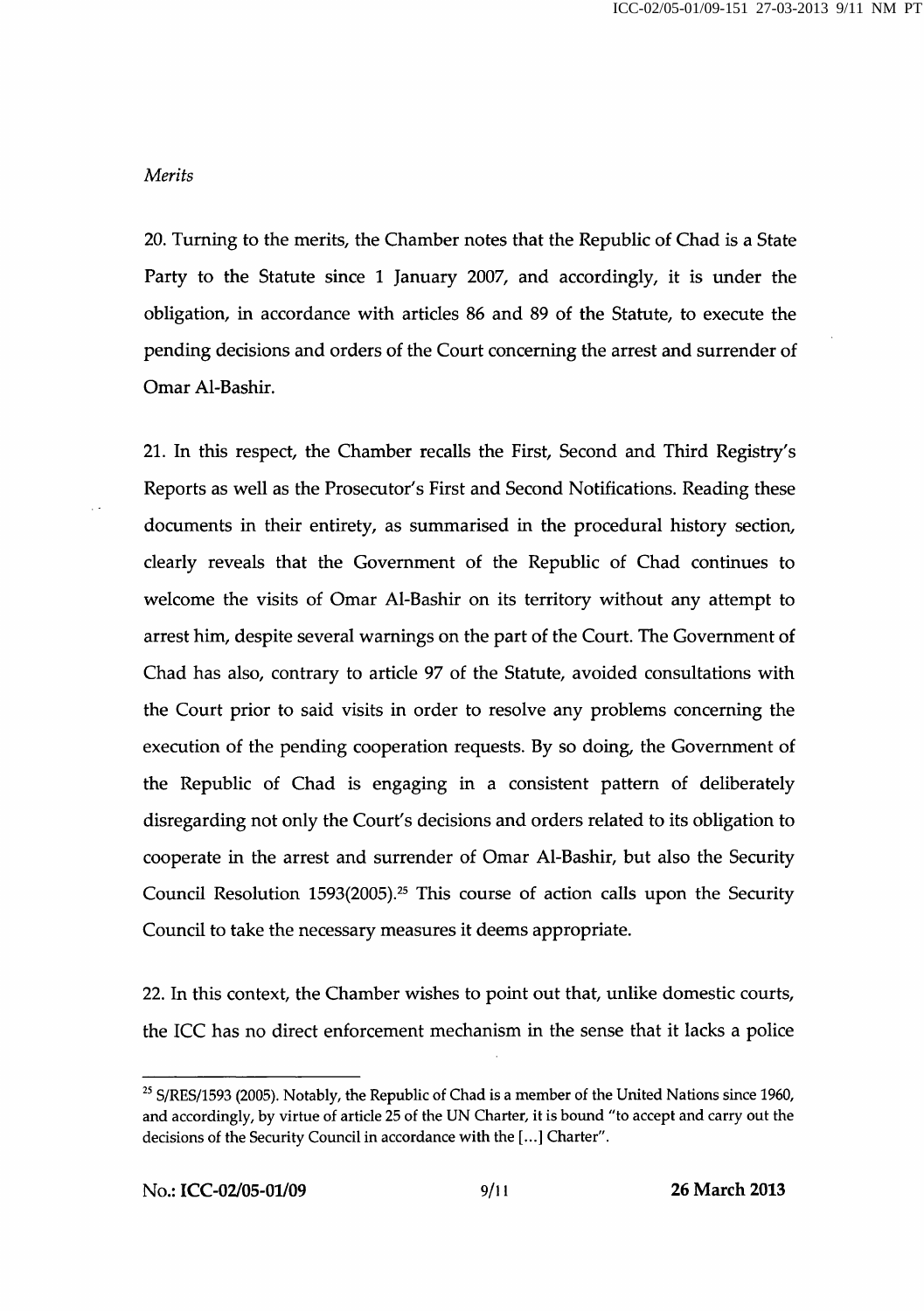force. As such, the ICC relies mainly on the States' cooperation, without which it cannot fulfil its mandate. When the Security Council, acting under Chapter VII of the UN Charter, refers a situation to the Court as constituting a threat to international peace and security, it is expected that the Council would respond by way of taking such measures which are considered appropriate, if there is an apparent failure on the part of the relevant State Party to the Statute to cooperate in fulfilling the Court's mandate entrusted to it by the Council. Otherwise, if there is no follow up action on the part of the Security Council, any referral by the Council to the ICC under Chapter VII would never achieve its ultimate goal, namely, to put an end to impunity. Accordingly, any such referral would become futile.

23. Having said the above, the Chamber recalls article 87(7) of the Statute according to which, "[wjhere a State Party fails to comply with a request to cooperate by the Court contrary to the provisions of this Statute [...] the Court may make a finding to that effect and refer the matter to the Assembly of States Parties or, where the Security Council referred the matter to the Court, to the Security Council". Since the Republic of Chad has failed to cooperate with the Court with regard to the arrest and surrender of Omar Al-Bashir, thus preventing the institution from exercising its functions and powers under the Statute, the Court cannot but refer the matter to the Assembly of States Parties and the Security Council.

#### FOR THESE REASONS, THE CHAMBER HEREBY

a) decides to disregard the observations of the Republic of Chad;

No.: ICC-02/05-01/09 10/11 26 March 2013